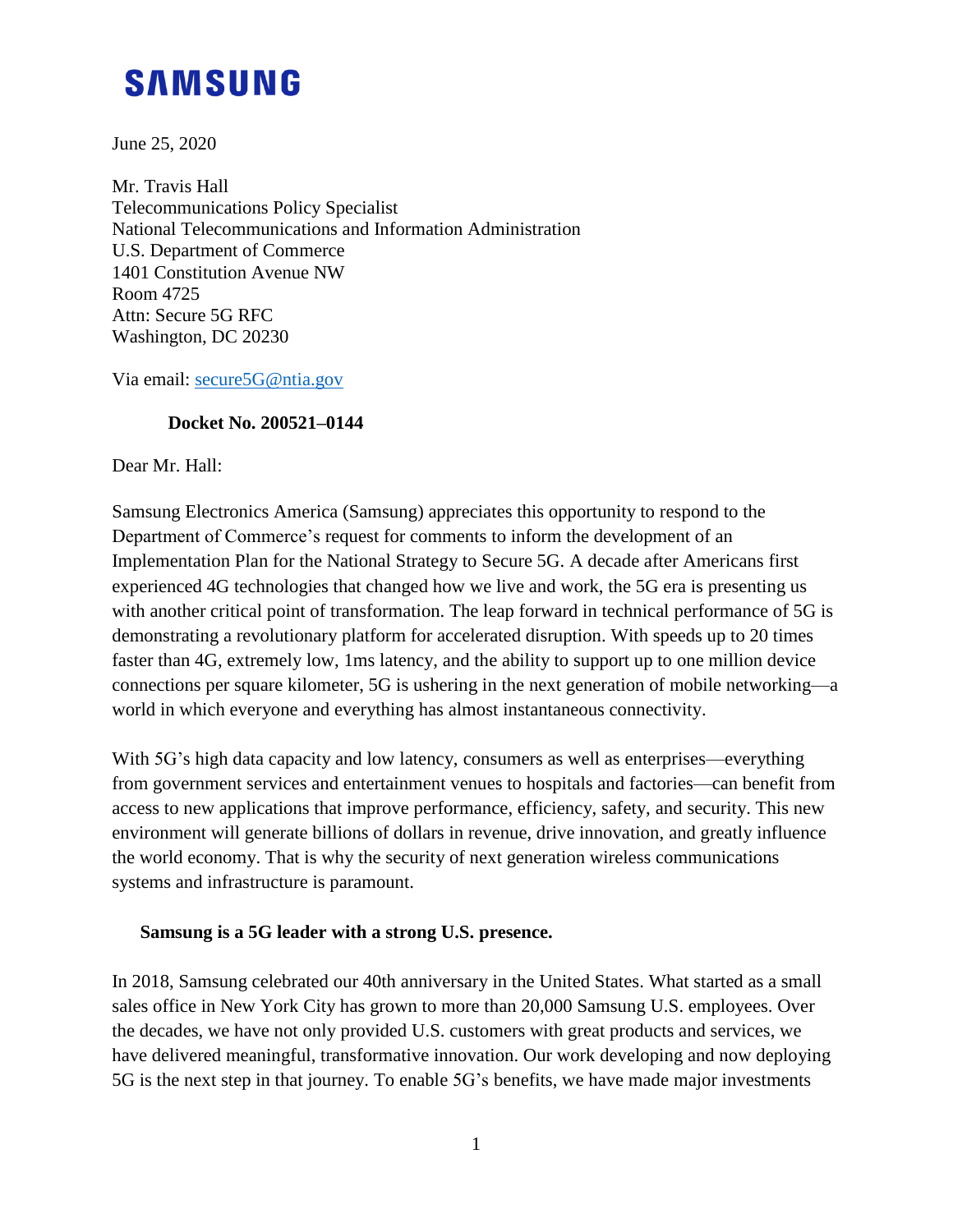and have become a global leader in 5G chips, devices, and network equipment, all from a vertically integrated, trusted, and secure supply chain.

We have been an instrumental contributor and partner in the effort to deploy 5G in the U.S from the outset. Samsung provided the equipment for the launch markets of Verizon 5G Home, a fixed wireless broadband service that launched in October 2018 as the world's first commercial 5G service.<sup>1</sup> In 2019, we supported the launch of 5G New Radio (NR) mobility networks for Verizon<sup>2</sup> and Sprint.<sup>3</sup> We are also supplying 5G equipment to  $AT&T^4$  and most recently, US Cellular.<sup>5</sup>

In addition to delivering network equipment, we supply 5G devices such as our flagship Galaxy S20 series to all major U.S. carriers<sup>6</sup> and are helping to democratize 5G by offering a range of 5G device options and capabilities, including our mid-range Galaxy A series.<sup>7</sup>

Samsung manufactures 5G mmWave modem chips—the key processor component of a 5G base station—for its network equipment at its advanced-manufacturing semiconductor factory in Austin, Texas (Samsung Austin Semiconductor). This factory supports nearly 11,000 jobs, including Samsung employees, partner company workers and contractors, and represents a U.S. investment by Samsung of more than \$17 billion over more than 20 years. By producing its advanced 5G modem chips, Samsung is able to help improve performance and capacity and reduce the size, weight and power consumption of its 5G base stations. Innovations like these help to advance 5G's evolution and commercial deployment.

To facilitate U.S. innovation in 5G, we have demonstrated compelling 5G use cases here. For example:

- In partnership with AT&T, we created America's first manufacturing-focused 5G Innovation Zone in Austin, Texas to gain insights into how 5G can lay a foundation for smart factories.<sup>8</sup>
- Samsung's work with fixed wireless broadband services, including both network equipment and home routers, promises to foster greater competition in the home and enterprise broadband market and reach more unserved communities.
- At CES 2020, Samsung joined BMW to showcase new approaches to creating the mobility experiences of the future with the world's first commercialized 5G Telematics

 $\overline{a}$ <sup>1</sup> <https://news.samsung.com/us/samsung-supports-verizons-5g-home-launch-5g-end-end-solutions/>

<sup>2</sup> <https://news.samsung.com/us/verizon-samsung-5g-network-motorola-qualcomm-achieves-4-2-gbps/>

<sup>3</sup> <https://news.samsung.com/us/samsung-technology-provides-foundation-sprint-mobile-5g-network-chicago/>

<sup>4</sup> <https://news.samsung.com/us/att-selects-samsung-technology-supplier-cbrs-5g-initiatives/>

<sup>5</sup> <https://news.samsung.com/us/us-cellular-selects-samsung-5g-4g-lte-network-solutions/>

<sup>6</sup> <https://news.samsung.com/us/samsung-galaxy-s20-5g-series-available-today-capture-your-world/>

<sup>7</sup> <https://news.samsung.com/us/galaxy-a71-5g-a-series-announcement/>

<sup>8</sup> <https://news.samsung.com/us/manufacturing-stands-at-edge-of-5g-innovation-wave/>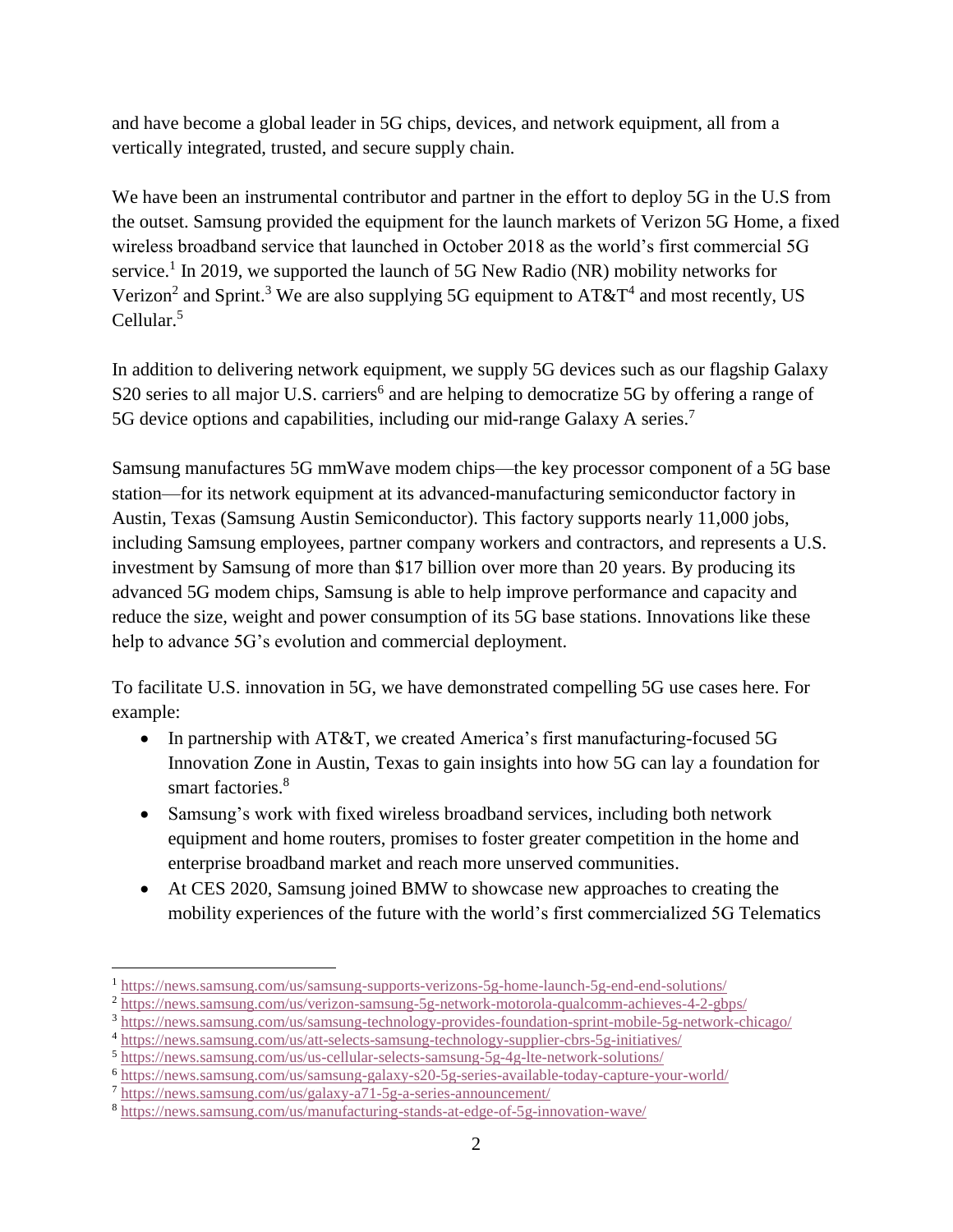Control Unit. BMW announced that 2021's BMW iNEXT will be the first car in the world to be equipped with 5G technology from Samsung and our HARMAN subsidiary.<sup>9</sup>

- We joined with Verizon on pioneering research into 5G, including the first 5G video call held at a large sporting event in 2018.<sup>10</sup> This collaboration led to our latest test this year with Verizon and Qualcomm, in which we reached 5G peak speeds of 4.2 gigabits per second on a live 5G network, another first.<sup>11</sup>
- We also collaborated with AT&T to connect fans to new kinds of immersive experiences with live sports in the nation's first 5G-enabled stadium.<sup>12</sup>

Globally, we leverage our business scope, R&D capacity, diversified manufacturing, financial strength, and trusted, secure supply chain to compete in markets around the world. Recent global 5G network business partnerships include all three Korean mobile operators,<sup>13</sup> KDDI in Japan, <sup>14</sup> Spark in New Zealand,<sup>15</sup> and Telus<sup>16</sup> and Videotron<sup>17</sup> in Canada. We have also participated in numerous 5G trials in Asia, North America, and Europe. Furthermore, we have participated in 5G pilots with the U.S. Department of Defense (DOD) and the German Ministry of Defense and are a subcontractor on an ongoing DOD project providing secure 5G.

Samsung is deeply engaged in 5G R&D at our research centers worldwide, including our telecommunications R&D center in Plano, Texas, which was one of the leading centers for our 5G mmWave development and is now researching 6G technologies. Samsung is also a leader in international standards bodies such as the 3rd Generation Partnership Project (3GPP), which is the key venue responsible for developing global 5G specifications. As a result of this longstanding commitment to 5G standards and R&D, a January 2020 study by IPlytics GmbH found that Samsung leads the world in 5G patent families granted.<sup>18</sup>

Based on this history of commitment to U.S. and global engagement in developing and deploying trusted, secure 5G, Samsung offers the following specific responses to the Department of Commerce's questions in its request for comments.

 $\overline{a}$ <sup>9</sup> [https://news.samsung.com/global/samsung-unveils-latest-5g-telematics-control-unit-tcu-technology-and-bmw](https://news.samsung.com/global/samsung-unveils-latest-5g-telematics-control-unit-tcu-technology-and-bmw-partnership-at-ces-2020)[partnership-at-ces-2020](https://news.samsung.com/global/samsung-unveils-latest-5g-telematics-control-unit-tcu-technology-and-bmw-partnership-at-ces-2020)

<sup>10</sup> <https://news.samsung.com/us/kt-verizon-samsung-to-demonstrate-5g-innovation/>

<sup>11</sup> [https://www.samsung.com/global/business/networks/insights/blog/samsung-networks-joins-verizon-to](https://www.samsung.com/global/business/networks/insights/blog/samsung-networks-joins-verizon-to-demonstrate-another-5g-first/)[demonstrate-another-5g-first/](https://www.samsung.com/global/business/networks/insights/blog/samsung-networks-joins-verizon-to-demonstrate-another-5g-first/)

 $\frac{12 \text{ https://about.att.com/story/2019/5g}}{12 \text{ https://about.att.com/story/2019/5g}}$  at att stadium.html

<sup>13</sup> [https://news.samsung.com/us/samsung-achieves-largest-share-5g-network-solutions-korea-advances-next-level-](https://news.samsung.com/us/samsung-achieves-largest-share-5g-network-solutions-korea-advances-next-level-5g-service/)[5g-service/](https://news.samsung.com/us/samsung-achieves-largest-share-5g-network-solutions-korea-advances-next-level-5g-service/)

<sup>14</sup> <https://news.samsung.com/global/samsung-selected-as-a-5g-network-solution-provider-for-kddi-in-japan>

<sup>15</sup> <https://news.samsung.com/us/samsung-spark-new-zealand-5g-networks-deal/>

<sup>16</sup> <https://news.samsung.com/us/samsung-telus-5g-provider-canadian-operator/>

<sup>17</sup> <https://news.samsung.com/us/samsung-selected-4g-lte-5g-network-solution-provider-videotron-canada/>

<sup>18</sup> <https://news.samsung.com/us/samsung-leader-patents-granted-5g-iplytics/>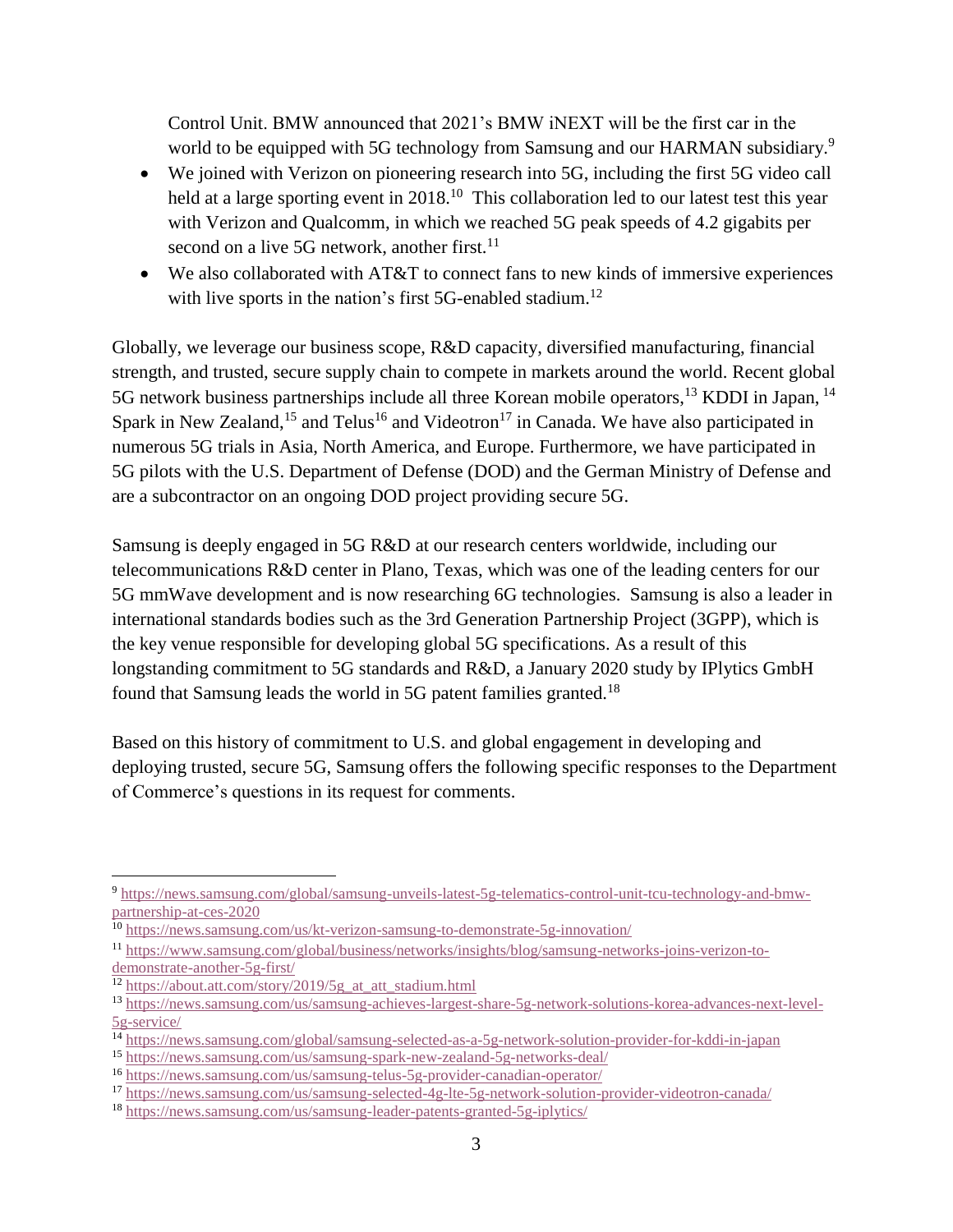#### **Line of Effort 1: The U.S. Government can best facilitate the domestic rollout of 5G technologies by increasing spectrum availability, streamlining infrastructure deployment, promoting end-to-end security, and supporting development, testing, and evaluation.**

Samsung believes that, just as the right policies and regulations have played a pivotal role in the success of each generation of mobile technology, they will also help drive the industry ecosystem toward rapid, widespread deployment of 5G. We look forward to working with our government partners as they bring more spectrum to commercial use, streamline regulations on infrastructure deployment, and promote end-to-end security:

- U.S. competitiveness in 5G requires a combination of low, mid and high band spectrum. The Federal Communications Commission (FCC) made the U.S. a world leader in commercialization of high-band and low-band spectrum, in which carriers are deploying 5G. The FCC is now making crucially important progress on mid-band spectrum. The FCC should complete its scheduled CBRS and C-band auctions in a timely manner and proceed with additional mid-band spectrum allocations.
- U.S. 5G competitiveness also requires rapid deployment of infrastructure. Every level of government has a role in modernizing infrastructure siting rules. The FCC has adopted rules that guide local governments in avoiding unreasonable fees and delays in small-cell site approvals. Some forward-looking state and local governments have raced ahead with streamlined regulations and have reaped the reward in early 5G investments.
- The U.S. Government should support 5G security through its procurement policies, including by establishing clear security requirements for its own deployment of 5G networks. For example, the National Spectrum Consortium (NSC), on behalf of DoD, this year released four Requests for Prototype Proposals (RPPs) focused on 5G applications for smart warehouses, augmented reality/virtual reality, and dynamic spectrum sharing. These RPPs are excellent models for how government can stimulate enterprise 5G by procuring secure, trusted 5G for its own use. Additionally, the U.S. Government, in partnership with industry, can host educational and technical events that showcase the advantages and capabilities of the 5G ecosystem.

## **Line of Effort 2: Stakeholder-driven standards bodies and public-private partnerships should be leveraged by the U.S. Government to promote adoption of policies, requirements, guidelines, and procurement strategies necessary to establish secure, effective, and reliable 5G infrastructure.**

Samsung is actively participating in developing global 5G standards within the 3<sup>rd</sup> Generation Partnership Project (3GPP). Because of the efforts of the 3GPP working group for security, SA3,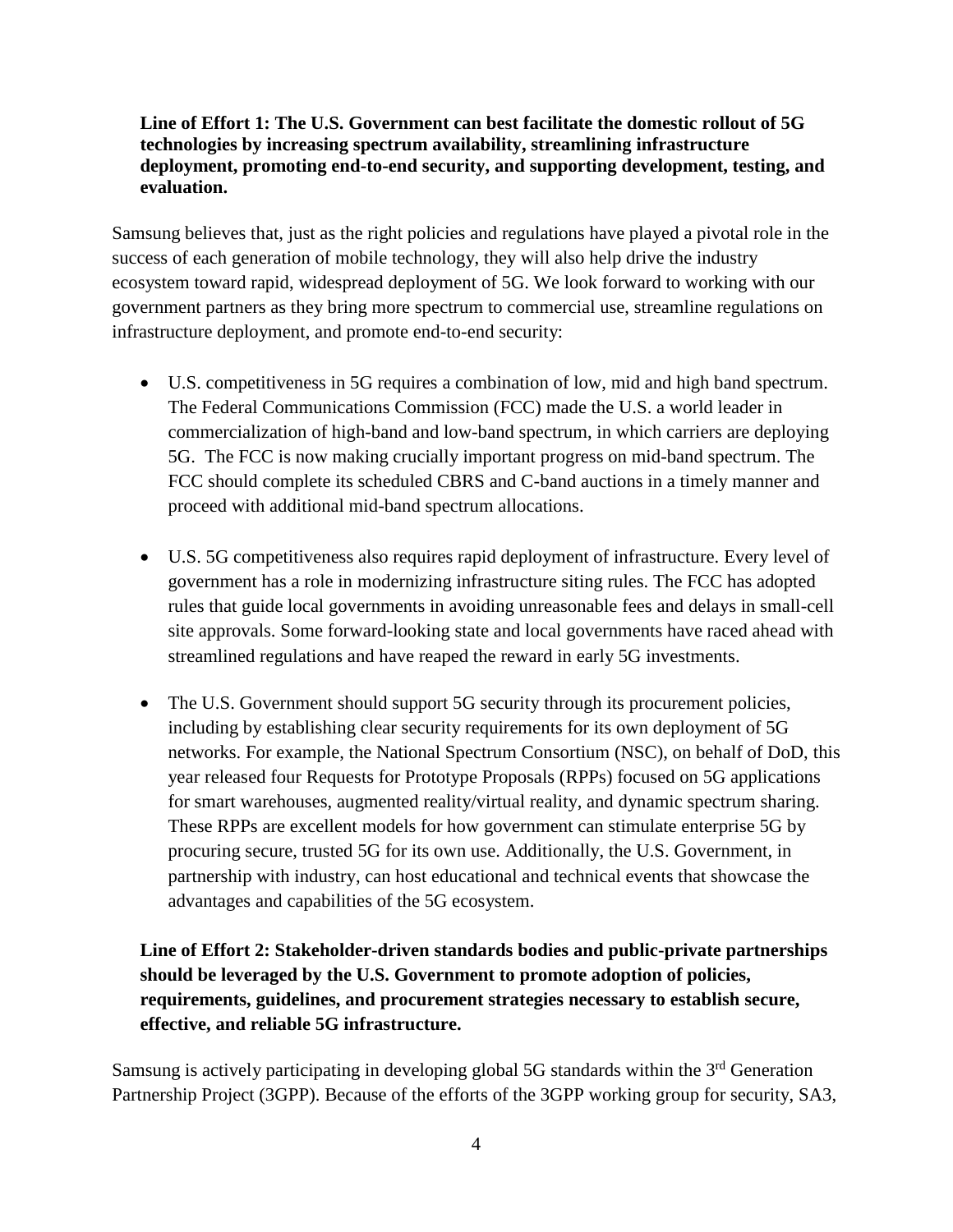which is tackling key improvements and lessons learned from 4G, 5G is more secure than any previous wireless generation. The U.S. Government should defer to industry stakeholders to lead in developing these security standards in what has been a fair and transparent process, acknowledging that certain categories of networks (e.g. national security and critical infrastructure) will require higher levels of security.

In addition to technical standardization, there is also a role for stakeholder-driven development of voluntary guidelines and government procurement specifications to enhance 5G security and trustworthiness. Samsung serves on the Executive Committee of the Department of Homeland Security (DHS) Information Technology Sector Coordinating Council (ITSCC) and as a member of the Communications Sector Coordinating Council (CSCC). These organizations are the principal entities for private sector coordination with the government on a wide range of critical infrastructure protection and cybersecurity activities, including 5G security issues. Samsung also serves on the Executive Committee and co-chairs one of the working groups of the DHS Information and Communication Technology Supply Chain Risk Management Task Force (TF). The TF is a public-private partnership formed to develop consensus recommendations to identify and manage risk to the global ICT supply chain, including stimulating best practices through education and government procurement. Samsung appreciates DHS's leadership in this area, fully supports these government and industry collaborations, and recommends that the TF be the key forum to address core issues of concern around 5G security.

Additionally, Samsung is a founding member of the Council to Secure the Digital Economy (CSDE), which brings together companies from across the ICT sector to combat increasingly sophisticated and emerging cyber threats through collaborative actions. As the architect of the successful C2 Consensus on IoT Device Security Baseline Capabilities<sup>19</sup>, the CSDE convened 20 trade associations, standards development organizations, industry alliances and coalitions to develop technically deep industry consensus on IoT security. The CSDE is another important stakeholder entity that the government should leverage to tackle challenging 5G policy issues.

## **Line of Effort 4: The U.S. Government can best lead the responsible international development and deployment of trusted and secure 5G technology by promoting international operationalization of the Prague Proposals, supporting flexible financing tools, and enacting the Multilateral Telecom Security Fund.**

Samsung recommends that the U.S. Government collaborate with governments around the world to raise awareness of the importance of deployment of trusted and secure global 5G infrastructure. This includes encouraging the international community toward operationalizing the 5G security recommendations from the May 2019 Prague 5G Security Conference (the

 $\overline{a}$ 

<sup>&</sup>lt;sup>19</sup> [https://securingdigitaleconomy.org/wp-content/uploads/2019/09/CSDE\\_IoT-C2-Consensus-Report\\_FINAL.pdf](https://securingdigitaleconomy.org/wp-content/uploads/2019/09/CSDE_IoT-C2-Consensus-Report_FINAL.pdf)